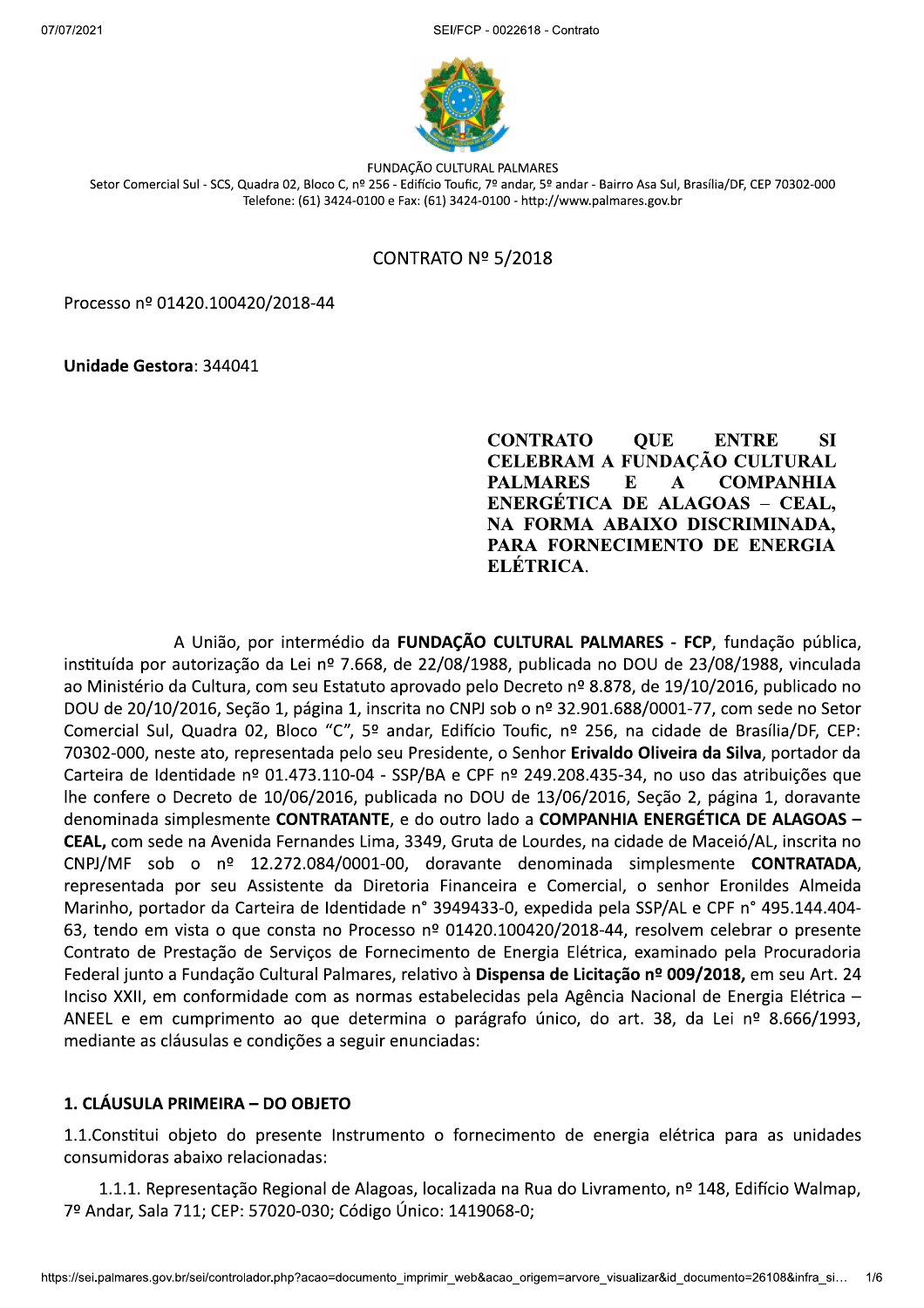1.1.2. Representação Regional de Alagoas, localizada na Rua do Livramento, nº 148, Edifício Walmap, 7º Andar, Sala 712, CEP: 57020-030, na cidade de Maceió/AL; Código Único: 1417304-2;

1.1.3. Parque Memorial do Quilombo dos Palmares, nos seguintes endereços:

1.1.3.1. Povoado (PV) Serra da Barriga, S/N - Bairro Rural, CEP: 57800-000; Código Único: 0657752-0;

1.1.3.2. Povoado (PV) Recanto, S/N - Bairro Rural, CEP: 57800-000; Código Único: 0935420-4; e,

1.1.3.3. Povoado (PV) Recanto, S/N - Bairro Rural, CEP: 57800-000, Código Único: 093425-5.

# 2. CLÁUSULA SEGUNDA – DO REGIME DE EXECUÇÃO E DA FORMA DE FORNECIMENTO

2.1. O regime de execução e a forma de fornecimento estão especificadas nos contratos de adesão pertinentes as unidades consumidoras em baixa tensão e nos contratos de demanda no caso dos imóveis com fornecimento em alta tensão.

## 3. CLÁUSULA TERCEIRA - DO PRECO, CONDIÇÕES DE PAGAMENTO E REAJUSTES

3.1. A CONTRATANTE pagará à CONTRATADA os preços estabelecidos em suas tarifas cujo valor final será determinado em função da quantidade de quilowatt-hora (kWh) fornecidos.

3.2. A CONTRATADA expedirá, para cada uma das unidades da CONTRATANTE, fatura mensal onde constará a quantidade de quilowatt-hora (kWh) consumidos no período, o respectivo valor e sua data de vencimento.

3.3. Os reajustes de tarifa dar-se-ão, anualmente, no dia 28 de agosto, através de resolução homologatória emitida pela Agência Nacional de Energia Elétrica - ANEEL.

3.4. O valor estimado para o exercício de 2018 é de R\$ 7.900,00 (sete mil e novecentos reais).

## 4. CLÁUSULA QUARTA - DOS CRITÉRIOS DE ATUALIZAÇÃO MONETÁRIA

4.1. Em caso de atraso no pagamento das faturas das unidades consumidoras descritas na Cláusula Primeira – Do Objeto, ocorrerá a incidência de juros e multa, conforme previsto nos Contratos de Adesão e nos Contratos de Demanda.

## 5. CLÁUSULA QUARTA - DOS CRITÉRIOS DE ATUALIZAÇÃO MONETÁRIA

5.1. Em caso de atraso no pagamento das faturas das unidades consumidoras descritas na Cláusula Primeira - Do Objeto, ocorrerá a incidência de juros e multa, conforme previsto nos Contratos de Adesão e nos Contratos de Demanda.

## 6. CLÁUSULA SEXTA - DAS OBRIGAÇÕES DA CONTRATADA

#### A CONTRATADA obriga-se a:

6.1. Assinar o contrato no prazo de 05 (cinco) dias úteis, contados da comunicação da contratante, que poderá ser efetuada por meio de contato telefônico, envio de fax ou de e-mail, ou qualquer outro meio hábil;

6.2. Prestar todos os serviços previstos neste contrato;

6.3. Assumir inteira responsabilidade pelo fornecimento de energia elétrica nos padrões de tensão e de índices de continuidade estabelecidos;

6.4. Emitir e enviar a fatura mensal de forma que a **CONTRATANTE** receba essa fatura com antecedência mínima de 10 (dez) dias úteis da data do vencimento;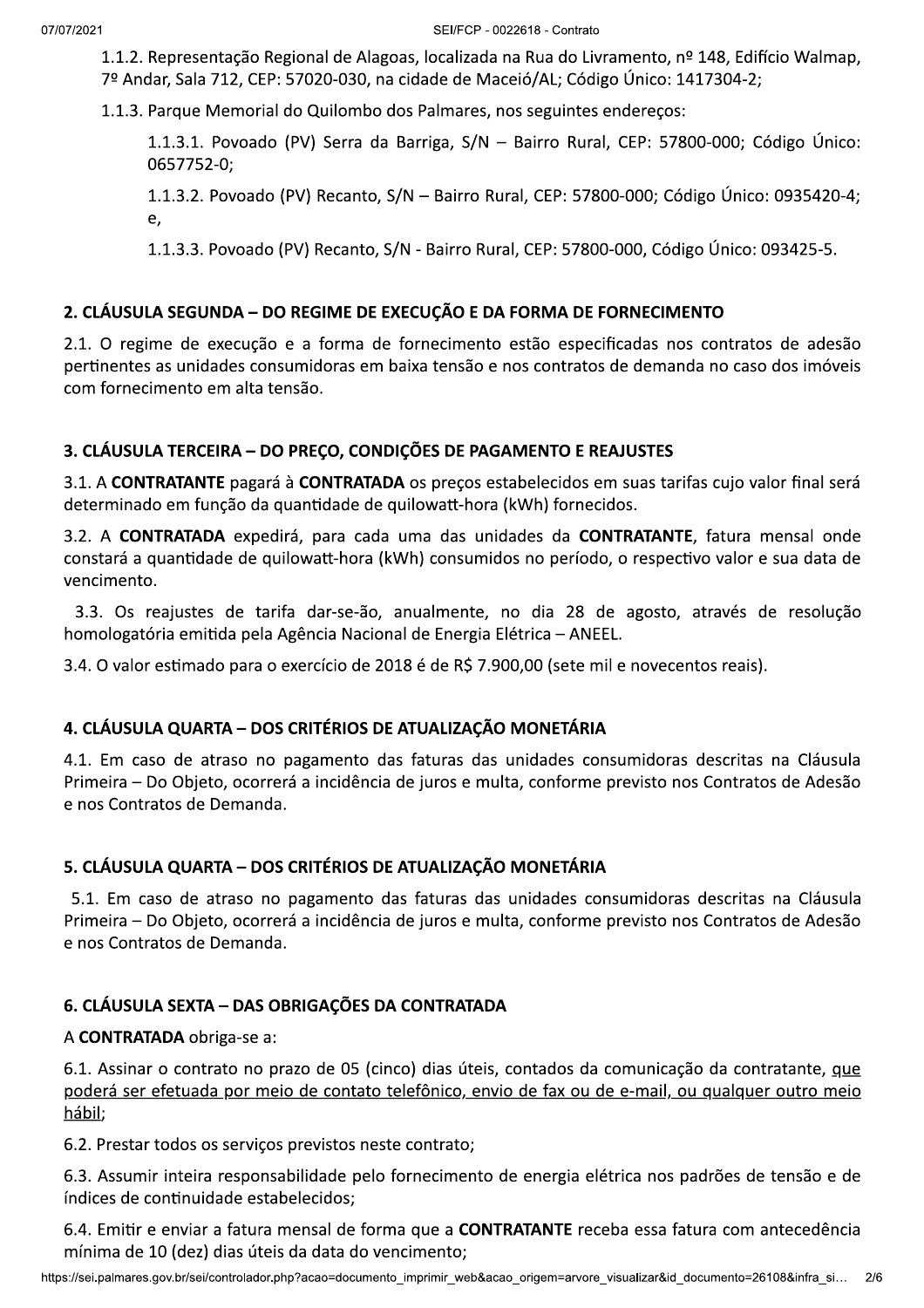6.5. Manter, durante toda a execução do contrato, todas as condições de habilitação e qualificação

6.6. Responsabilizar-se pelos danos causados diretamente à CONTRATANTE ou a terceiros, decorrentes de sua culpa ou dolo na execução do contrato, não excluindo ou reduzindo essa responsabilidade, a fiscalização ou o acompanhamento do contrato pela CONTRATANTE;

6.7. Atender prontamente a quaisquer exigências da fiscalização inerentes ao objeto do Contrato, sem que disso decorra qualquer ônus para a CONTRATANTE;

6.8. Orientar a CONTRATANTE sobre o uso eficiente da energia elétrica, de modo a reduzir desperdícios e garantir a segurança na sua utilização;

6.9. Manter serviço de atendimento telefônico gratuito disponível 24 (vinte e quatro) horas por dia para a solução de problemas emergenciais;

6.10. Responder, no prazo máximo de 30 (trinta) dias, sobre providências quanto às solicitações ou reclamações feitas pela CONTRATANTE;

6.11. Informar na fatura sobre a existência de faturas não pagas;

6.12. Ressarcir a CONTRATANTE, em dobro, por valores cobrados e pagos indevidamente, salvo hipótese de engano justificável;

6.13. Ressarcir a CONTRATANTE, quando couber, pelo conserto ou reposição de equipamentos

6.14. Informar sobre a ocorrência de interrupções programadas, por meio de jornais, revistas, rádio televisão, ou outro meio de comunicação, com antecedência mínima de 72 (setenta e duas) horas.

## 7. CLÁUSULA SÉTIMA - DEVERES DA CONTRATANTE

7.1. Para garantir o fiel cumprimento do objeto deste contrato a CONTRATANTE se obriga a:

7.1.1. Acompanhar e fiscalizar a execução do contrato, através de servidor(es) especialmente designado(s), que anotará(ão) todas as ocorrências que julgar(em) relevantes;

 $7.1.2.$ Efetuar o pagamento na forma convencionada neste Termo, desde que atendidas as formalidades pactuadas no prazo de:

7.1.2.1. 05 (cinco) dias úteis, quando decorrer de despesas cujos valores não ultrapassem o limite de que trata o inciso II do art. 24 da Lei nº 8.666/93, contados a partir do atesto na nota fiscal/fatura correspondente, de acordo com as exigências administrativas em vigor, pela **CONTRATANTE:** 

7.1.2.2. 30 (trinta) dias úteis, contados a partir da data do atesto da Nota Fiscal/Fatura, de acordo com as exigências administrativas em vigor, pela CONTRATANTE, nos casos que não se enquadrem na alínea acima;

7.1.3. Notificar a CONTRATADA, imediatamente, sobre as faltas e defeitos observados na execução do obieto especificado no contrato:

7.1.4. Permitir a entrada de empregados e representantes da CONTRATADA para fins de inspeção e leitura dos medidores de energia

## 8. CLÁUSULA OITAVA - DA FISCALIZAÇÃO DOS SERVIÇOS

8.1. A execução do contrato será acompanhada e fiscalizada por um representante da CONTRATANTE, especialmente designado, denominado FISCAL DO CONTRATO, que anotará em registro todas as ocorrências relacionadas com a execução do contrato, determinando o que for necessário à regularização das faltas ou defeitos observados. As decisões e providências que ultrapassem a competência do fiscal do contrato deverão ser solicitadas ao Superintendente Regional em tempo hábil, para adoção das medidas cabíveis, conforme determina o art. 67, da Lei n.º 8.666/1993, e suas alterações.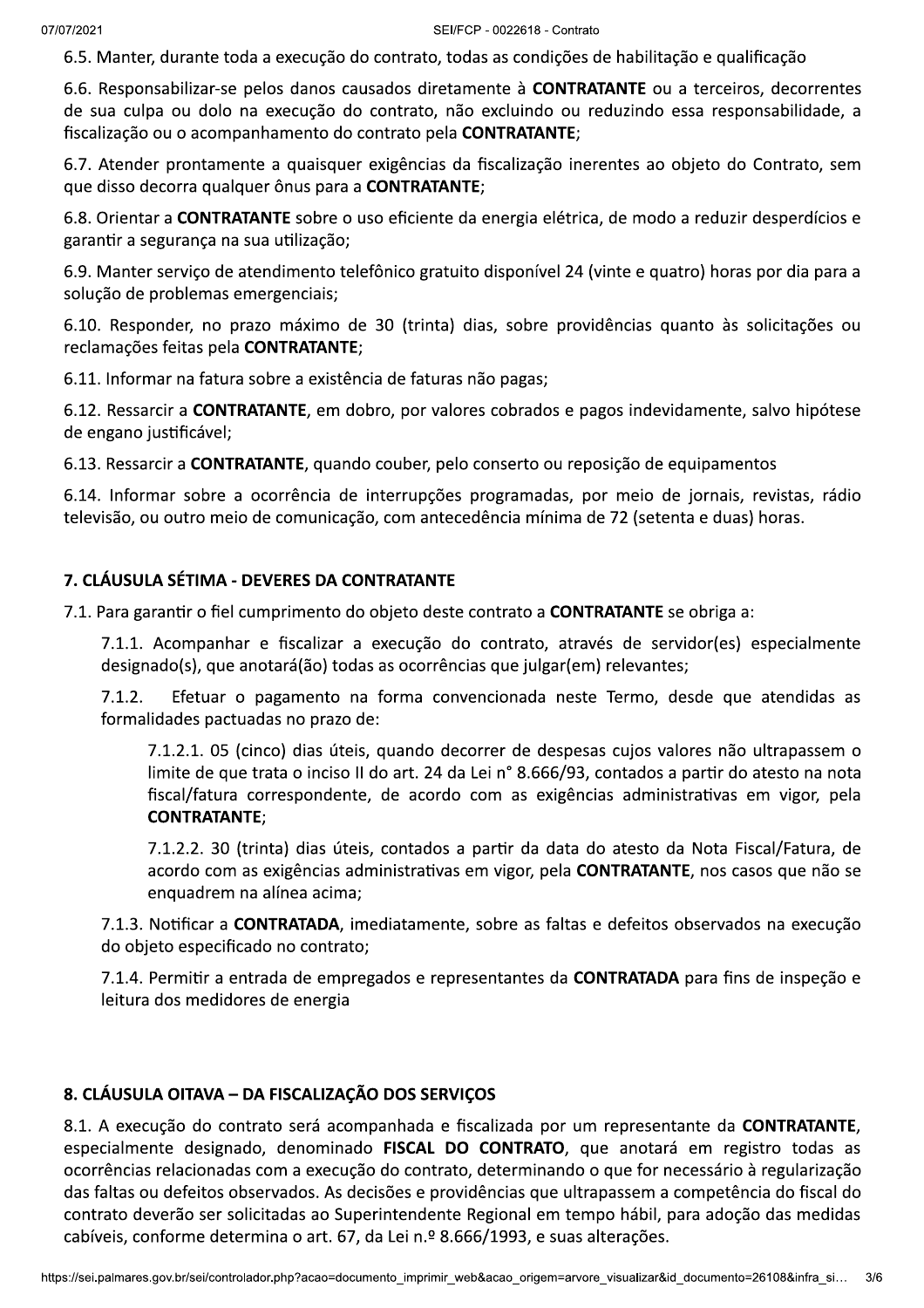# 9. CLÁUSULA NONA - DAS SANÇÕES

9.1. Pela inexecução total ou parcial das obrigações assumidas sujeitará a CONTRATADA às sanções previstas na Seção II do Capítulo IV da Lei 8.666/93, podendo a Administração, garantida a prévia defesa, aplicar ao FORNECEDOR as seguintes sanções:

9.1.1. Advertência;

9.1.2. Multa de 0,3% (zero vírgula três décimos por cento), por dia de atraso, no descumprimento das obrigações assumidas, sobre o valor total do contrato, até o 30° (trigésimo) dia, sem prejuízo das demais penalidades;

9.1.3. Multa de 0.5% (zero vírgula cinco décimos por cento), por dia de atraso, no descumprimento das obrigações assumidas, sobre o valor total do Contrato, após o 30° (trigésimo) dia, limitada ao percentual de 20% (vinte por cento), sem prejuízo das demais penalidades;

9.1.4. Multa indenizatória de 20% (vinte por cento) sobre o valor da contratação, incidente no caso de inexecução total;

9.1.5. Suspensão temporária de participação em licitação e impedimento de contratar com a Administração, por prazo não superior a 02 (dois) anos;

9.1.6. Declaração de inidoneidade para licitar ou contratar com a Administração Pública, enquanto IV, Art. 87 da Lei 8.666/93;

9.1.7. No descumprimento parcial das obrigações, o valor da multa será calculado de forma proporcional ao inadimplemento.

9.1.8. As demais sanções poderão ser aplicadas juntamente com a multa, facultada a defesa do interessado, no respectivo processo, no prazo de 05 (cinco) dias úteis.

9.1.9. A multa, aplicada após regular processo administrativo, será descontada da garantia ou do pagamento eventualmente devido pela **CONTRATANTE** ou, ainda, quando for o caso, cobrada judicialmente.

9.1.10. As penalidades previstas poderão ser suspensas no todo ou em parte, quando o atraso no cumprimento das obrigações for devidamente justificado pela empresa contratada, por escrito, no prazo máximo de 05 (cinco) dias úteis e aceito pela contratante.

9.1.11. As sanções serão obrigatoriamente registradas no SICAF e, no caso de suspensão do direito de

9.1.12. A multa aplicada após regular processo administrativo, deverá ser recolhida no prazo máximo de 10 (dez) dias corridos, a contar da data do recebimento da comunicação enviada pela contratante.

## 10. CLÁUSULA DÉCIMA - DA RESCISÃO

10.1. Caberá a rescisão de Contrato na ocorrência de quaisquer motivos relacionados no Art. 78 da Lei 8.666/93.

10.2. A rescisão do Contrato poderá ser:

10.2.1. Determinada por ato unilateral e escrito da administração nos casos enumerados nos incisos I a XI e XVII do Art.78 da Lei 8.666/93;

10.2.2. Amigável por acordo entre as partes desde que haja conveniência para a administração;

10.2.3. Judicial, nos termos da Legislação.

10.2.4. Quando a rescisão ocorrer com base nos incisos XII a XVII do Art 78 da Lei 8.666/93, sem que haja culpa do contratado, será este ressarcido dos prejuízos regulamentares comprovados que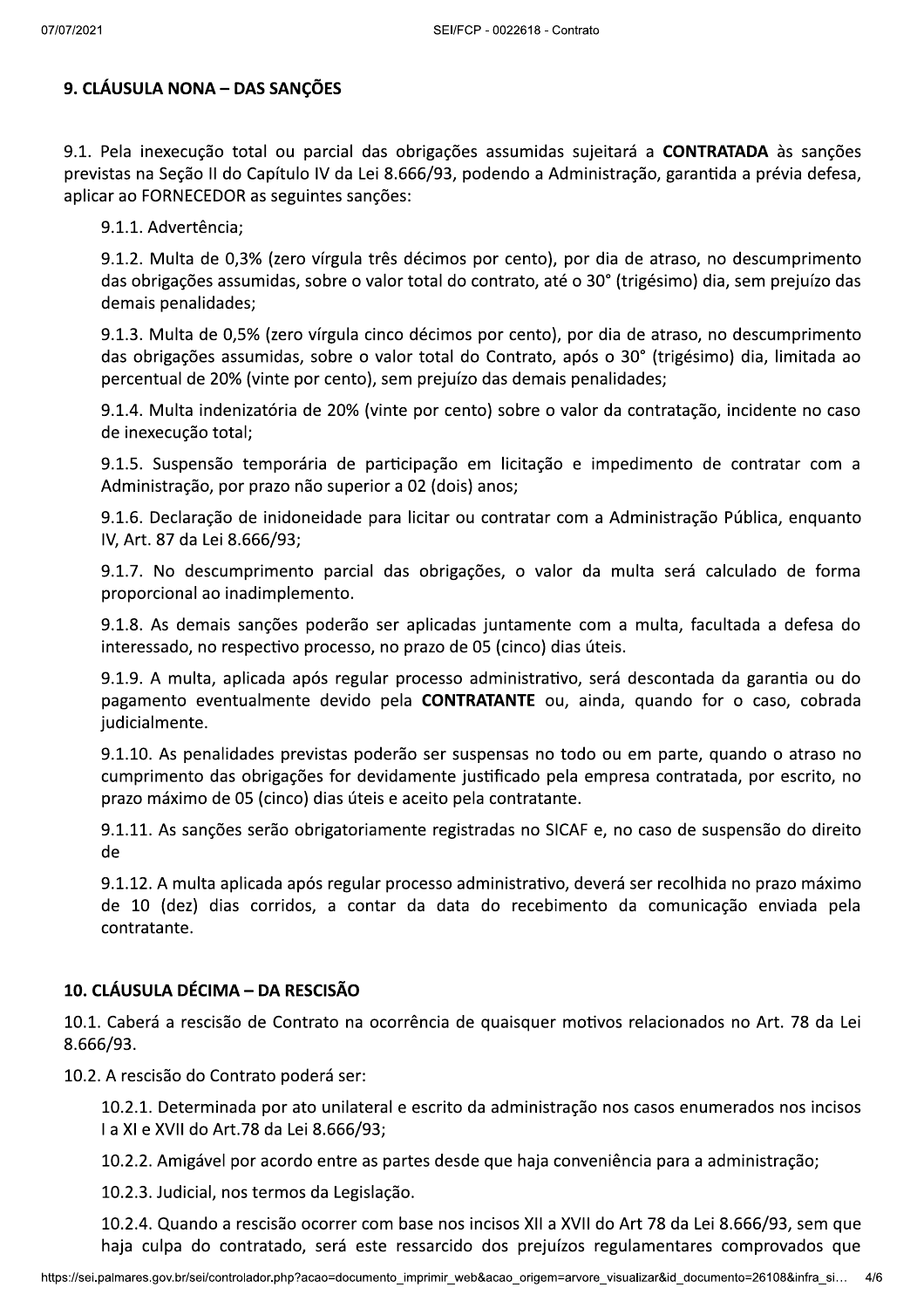houver sofrido, tendo direito a pagamentos devidos pela execução do contrato até a data da rescisão.

#### 11. CLÁUSULA DÉCIMA PRIMEIRA – DA VIGÊNCIA

11.1. Sendo a contratada a única fornecedora de energia elétrica para o Estado de Alagoas, a vigência deste contrato será por prazo indeterminado, devendo a contratante comprovar, a cada exercício financeiro, a estimativa de consumo e a existência de previsão de recursos orçamentários.

11.2. Este contrato entra em vigor a partir da data em que o último signatário do contrato assinar, e eficácia com a publicação do respectivo extrato no Diário Oficial da União.

#### 12. CLÁUSULA DÉCIMA SEGUNDA - DAS BOAS PRÁTICAS AMBIENTAIS

12.1. Na prestação dos servicos a CONTRATADA deverá observar as boas práticas que causem menor impacto ambiental, de otimização de recursos, redução de desperdícios, menor poluição, conforme estabelecido da Instrução Normativa SLTI nº 01/2010.

#### 13. CLÁUSULA DÉCIMA TERCEIRA - DA PUBLICAÇÃO

13.1. A publicação resumida deste instrumento, na Imprensa Oficial, será providenciada pela CONTRATANTE, até o quinto dia útil do mês seguinte ao de sua assinatura, para ocorrer no prazo de 20 (vinte) dias daquela data, nos termos do parágrafo único, art. 61 da Lei n° 8.666/93, correndo a despesa por conta da CONTRATANTE.

#### 14. CLÁUSULA DÉCIMA QUARTA – DOS ACRÉSCIMOS E SUPRESSÕES

14.1. A contratada ficará obrigada a aceitar os acréscimos e supressões que se fizerem necessários, na forma do previsto no § 1° do art. 65 da Lei 8.666/93.

# 15. CLÁUSULA DÉCIMA QUINTA - DO FORO

15.1. É competente o foro da Justiça Federal da Seção Judiciária de Brasília/DF, para dirimir quaisquer questões oriundas deste Contrato.

E, por estarem assim justas e acertadas, firmam o presente, o qual depois de lido e achado conforme, a todo o ato, vai assinado pelas partes.

> (assinatura eletrônica) Erivaldo Oliveira da Silva Contratante

(assinatura eletrônica) Eronildes Almeida Marinho Contratada

nento assinado eletronicamente por **Adriana Lima da Rocha, Usuário Externo**, em 19/04/2018,<br>controlador.php?acao=documento\_imprimir\_web&acao\_origem=arvore\_visualizar&id\_documento=26108&infra\_si... 5/6 Documento assinado eletronicamente por Adriana Lima da Rocha, Usuário Externo, em 19/04/2018,